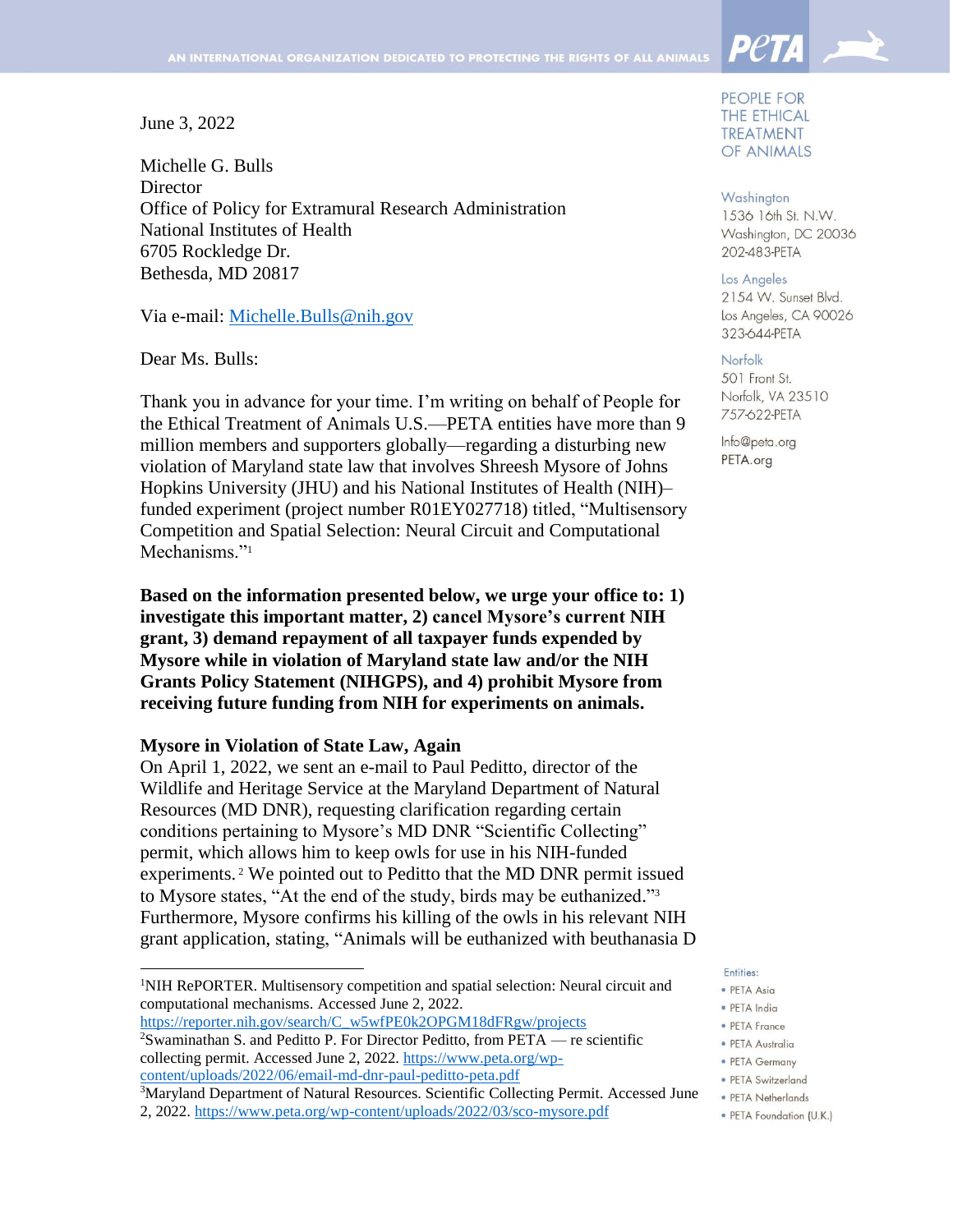(under 4% isofluorane), and perfused with saline followed by a fixative solution (paraformaldehyde) to recover brains for histology and tract tracing. Deaths will be documented in animal inventory records." <sup>4</sup> However, Maryland Code, Natural Resources  $§$  10-909(e)(1) explicitly prohibits such killings of wildlife—which, per the statutory definition, includes the barn owls used by Mysore—by permittees, stating that "[t]he permit becomes void on proof that the permittee has … [c]aptured or killed any wildlife."<sup>5</sup>

Specifically, we asked Peditto if there are any exceptions to the statutory prohibition on the killing of wildlife covered by Mysore's permit that would allow for such killings during his invasive and deadly brain tests on barn owls. Peditto replied to us via e-mail on May 11, 2022, stating that his office is "working with the permittee" regarding this issue we raised. In another email to PETA on May 24, 2022, Peditto clarified that "[t]he current permit does not allow the research project to kill birds in MD."<sup>6</sup>

On May 31, 2022, we received public records confirming that MD DNR revoked Mysore's permit—that agency stated that the permit was "inconsistent" with the state law's prohibition on killing wildlife by permittees—and issued him a new permit that "disallows [Mysore's] euthanizing the birds," whom he uses in his NIH-funded experiments. 7,8 **To be clear, this means that Mysore has been in violation of the Maryland state law prohibiting the killing of wildlife by MD DNR "Scientific Collecting" permittees for the entire duration of his aforementioned experiments on owls, and NIH has been funding this illegal activity with more than \$1.9 million taxpayer funds.** 

To make matters worse, this isn't the only violation of state law concerning Mysore's owl experiments. As we mentioned in our letter to you dated May 11, 2021,<sup>9</sup> MD DNR issued a separate warning letter to Mysore last year—in response to our prior complaint to the agency pointing out that Mysore had failed to obtain mandatory permits to legally possess barn owls from 2015 to 2018 for use in his experiments—in which the agency wrote to us that "[Mysore] will need to renew the permit annually and that operating under an inactive permit is a violation and subject to potential enforcement action and foreclosure of the research project."<sup>10</sup> On September 29, 2021, Dr. Patricia Brown,

<sup>8</sup>Larney T. Permit Revocation. Maryland Department of Natural Resources. Accessed June 2, 2022. <https://www.peta.org/wp-content/uploads/2022/05/State-of-Maryland-Mail-Permit-Revocation.pdf> <sup>9</sup>Gala S. Letter to Michelle Bulls. People for the Ethical Treatment of Animals. May 11, 2021. Accessed June 2, 2022. [https://www.peta.org/wp-content/uploads/2021/10/2021-05-11-Letter-to-OPERA-rerecoup-](https://www.peta.org/wp-content/uploads/2021/10/2021-05-11-Letter-to-OPERA-rerecoup-NIH-grant-1.pdf)[NIH-grant-1.pdf](https://www.peta.org/wp-content/uploads/2021/10/2021-05-11-Letter-to-OPERA-rerecoup-NIH-grant-1.pdf)

 $\overline{\phantom{a}}$ <sup>4</sup>Mysore S. Research Project Grant. Accessed June 2, 2022. [https://www.peta.org/wp](https://www.peta.org/wp-content/uploads/2021/01/Mysore-grant-application.pdf)[content/uploads/2021/01/Mysore-grant-application.pdf](https://www.peta.org/wp-content/uploads/2021/01/Mysore-grant-application.pdf)

<sup>5</sup>MD Nat Res Code § 10-909 (2015)

<sup>6</sup>Swaminathan S. and Peditto P.

<sup>7</sup>Peditto P. Mysore Permit. Maryland Department of Natural Resources. May 12, 2022. Accessed June 2, 2022.<https://www.peta.org/wp-content/uploads/2022/06/Mysore-Permit.pdf>

<sup>&</sup>lt;sup>10</sup>Haddaway-Riccio J. Letter to PETA regarding scientific collecting permits held by Johns Hopkins University. Maryland Department of Natural Resources. May 5, 2021. Accessed on June 2, 2022. [https://www.peta.org/wp-content/uploads/2021/09/2021-05-05-MD-DNR-response-Mysore-was-in](https://www.peta.org/wp-content/uploads/2021/09/2021-05-05-MD-DNR-response-Mysore-was-in-violation.pdf)[violation.pdf](https://www.peta.org/wp-content/uploads/2021/09/2021-05-05-MD-DNR-response-Mysore-was-in-violation.pdf)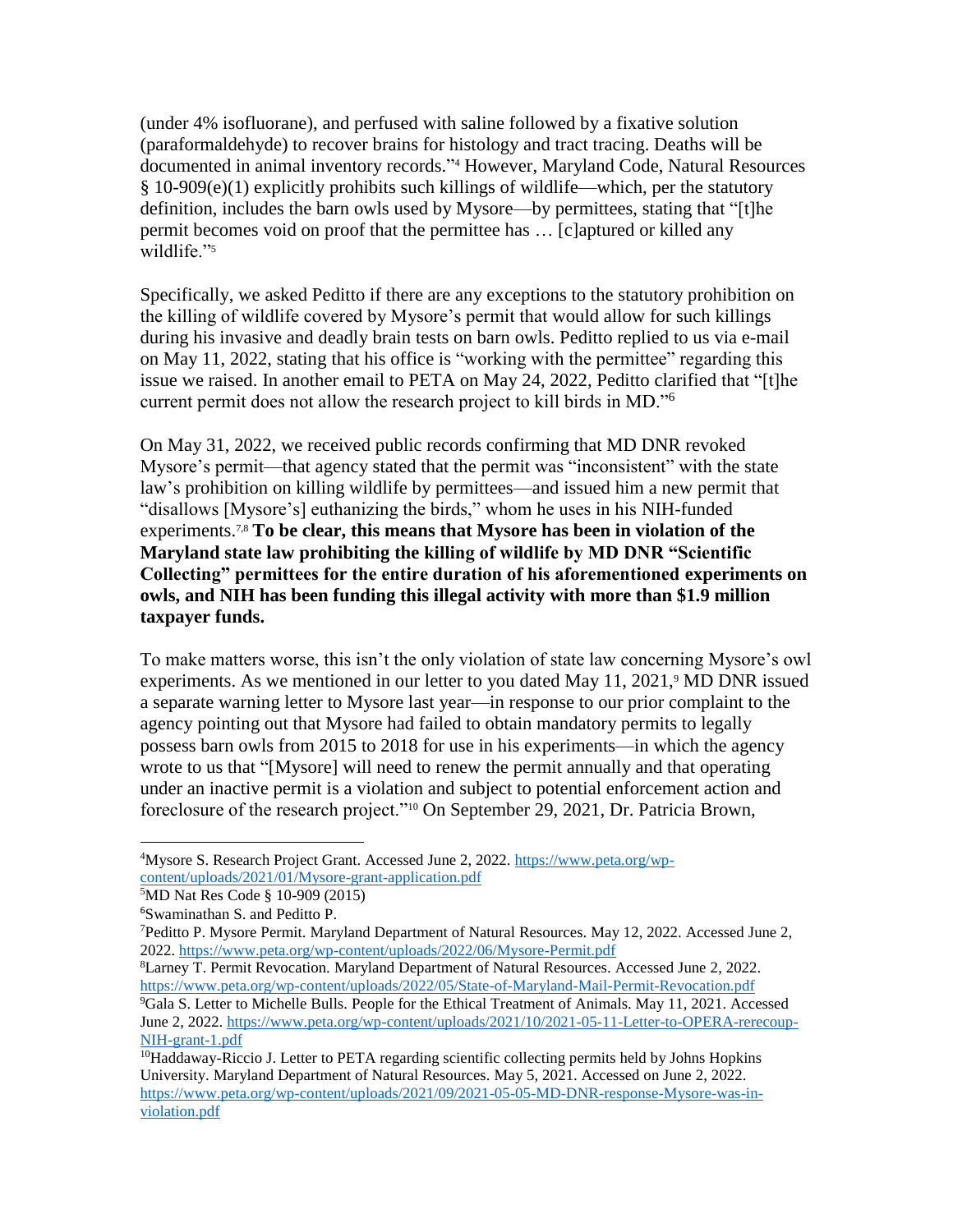director of the NIH Office of Laboratory Animal Welfare (OLAW), replied<sup>11</sup> to our aforementioned May 11, 2021, letter to you, and we responded to Dr. Brown on November 3, 2021,<sup>12</sup> with our serious concerns regarding the robustness of OLAW's handling of this matter and of any future violations of state law by investigators and research facilities receiving NIH funding to experiment on animals.

# **NIH Failed to Ensure Accountability by Mysore and/or JHU**

As detailed in our letter to Dr. Brown on November 3, 2021, the NIH Office of Policy for Extramural Research Administration (OPERA) and OLAW clearly abdicated their duty to sanction Mysore for violating Maryland state law—with respect to his failure to obtain mandatory MD DNR permits from 2015 to 2018, despite seeming to conduct invasive and deadly experiments on barn owls during that period. Rather, in Dr. Brown's September 29, 2021, reply to us, NIH chose instead to apparently undermine the importance of state laws that are in place to afford basic protections to these animals and also wrongly place the blame of Mysore's noncompliance on MD DNR for allegedly not reminding Mysore to seek a permit renewal. <sup>13</sup> However, contrary to Dr. Brown's assertion, MD DNR stated that it *did* send Mysore a permit renewal reminder, which he ignored or didn't pursue.<sup>14</sup> The new revelation that Mysore has been in violation of the Maryland state law prohibiting the killing of wildlife by MD DNR "Scientific Collecting" permittees for the entire duration of his aforementioned experiments on owls further compounds the urgent need for NIH to sanction Mysore accordingly.

Furthermore, it bears repeating that Section 2.3.6 of the NIHGPS states, "The applicant also is expected to be in compliance with applicable State and local laws and ordinances."<sup>15</sup> This requirement is so important that costs resulting from noncompliance with state law are unallowable under the NIHGPS. **NIH must act to enforce the NIHGPS and recoup all taxpayer money spent on Mysore's illegal activities with respect to his NIH-funded experiments on owls that have repeatedly violated Maryland state law.**

The permitting provisions for scientific collection are not optional—in this case, they are a basic legal prerequisite to keeping these owls, who would otherwise be protected under

<https://www.peta.org/wp-content/uploads/2021/10/Roe-PETA-JHU-Allegations-3272-2L.pdf> (Page 1: "No annual renewal reminders had been sent by DNR for this activity although reminders had been sent to another JHU investigator who had a wildlife permit.")

 $\overline{\phantom{a}}$ <sup>11</sup>Brown P. Letter from OPERA/OLAW to PETA. Office of Policy for Extramural Research and Office of Laboratory Animal Welfare. September 29, 2021. Accessed June 2, 2022.

 $12Roe K$ . Letter to Patricia Brown. People for the Ethical Treatment of Animals. November 3, 2021. Accessed June 2, 2022. [https://www.peta.org/wp-content/uploads/2021/11/2021-11-03\\_Follow-up](https://www.peta.org/wp-content/uploads/2021/11/2021-11-03_Follow-up-correspondence-regarding-Shreesh-Mysore-002.pdf)[correspondence-regarding-Shreesh-Mysore-002.pdf](https://www.peta.org/wp-content/uploads/2021/11/2021-11-03_Follow-up-correspondence-regarding-Shreesh-Mysore-002.pdf)

<sup>13</sup>Brown P.

<sup>&</sup>lt;sup>14</sup>Peditto P. Letter to Mysore from the MD DNR. Maryland Department of Natural Resources. Accessed June 2, 2022. March 4, 2021. [https://www.peta.org/wp-content/uploads/2021/10/2021-05-12-MD-DNR](https://www.peta.org/wp-content/uploads/2021/10/2021-05-12-MD-DNR-letter-to-Mysore.pdf)[letter-to-Mysore.pdf](https://www.peta.org/wp-content/uploads/2021/10/2021-05-12-MD-DNR-letter-to-Mysore.pdf) ("Your original permit expired on 12/31/2014. You did not respond to the request to renew so we presumed there was no longer a need for the continued use of the permit for the original research project.")

<sup>&</sup>lt;sup>15</sup>National Institutes of Health. NIH Grants Policy Statement. Accessed June 2, 2022. https://grants.nih.gov/grants/policy/nihgps/html5/section 2/2.3.6 legal implications of applications.htm